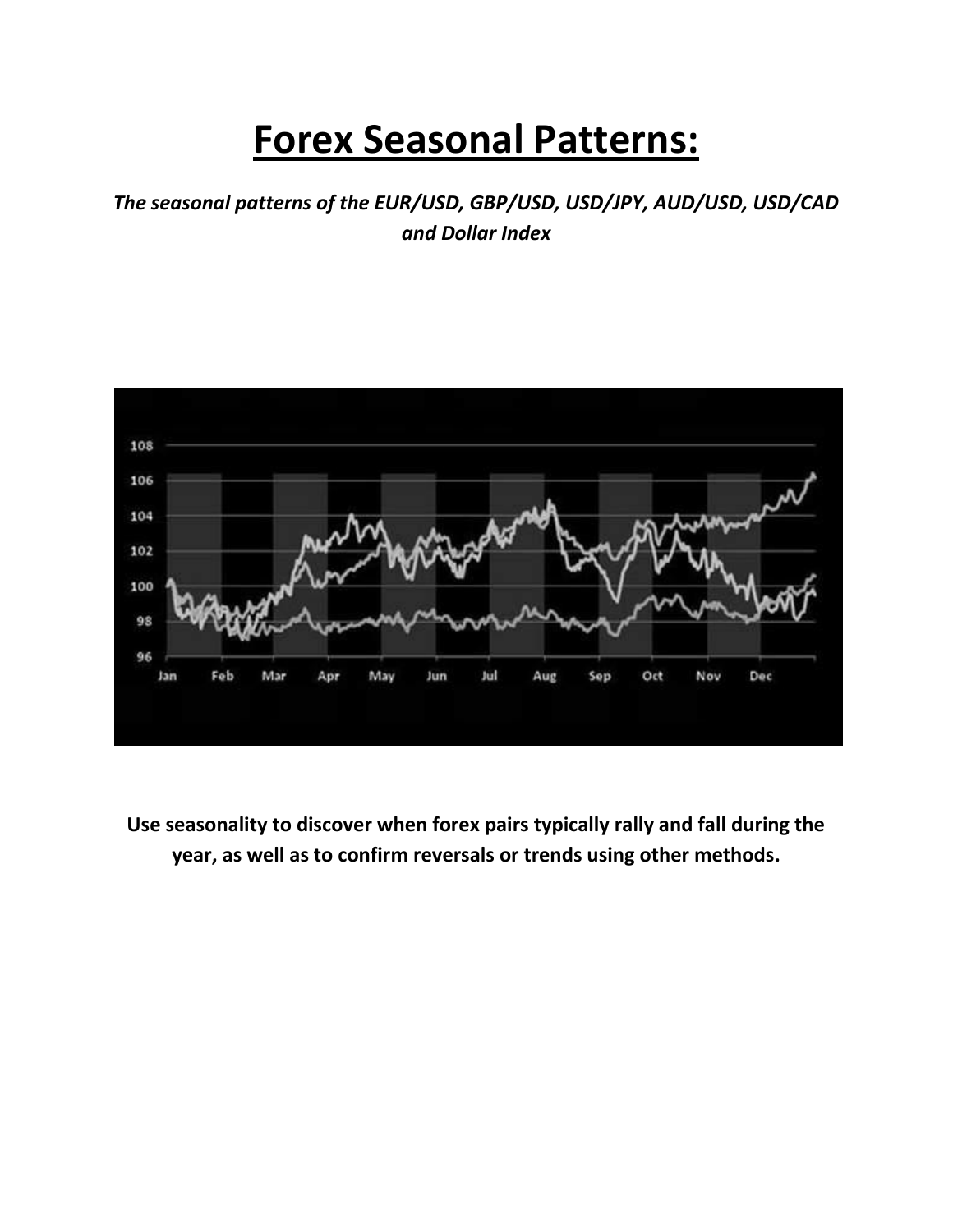## **Table of Contents**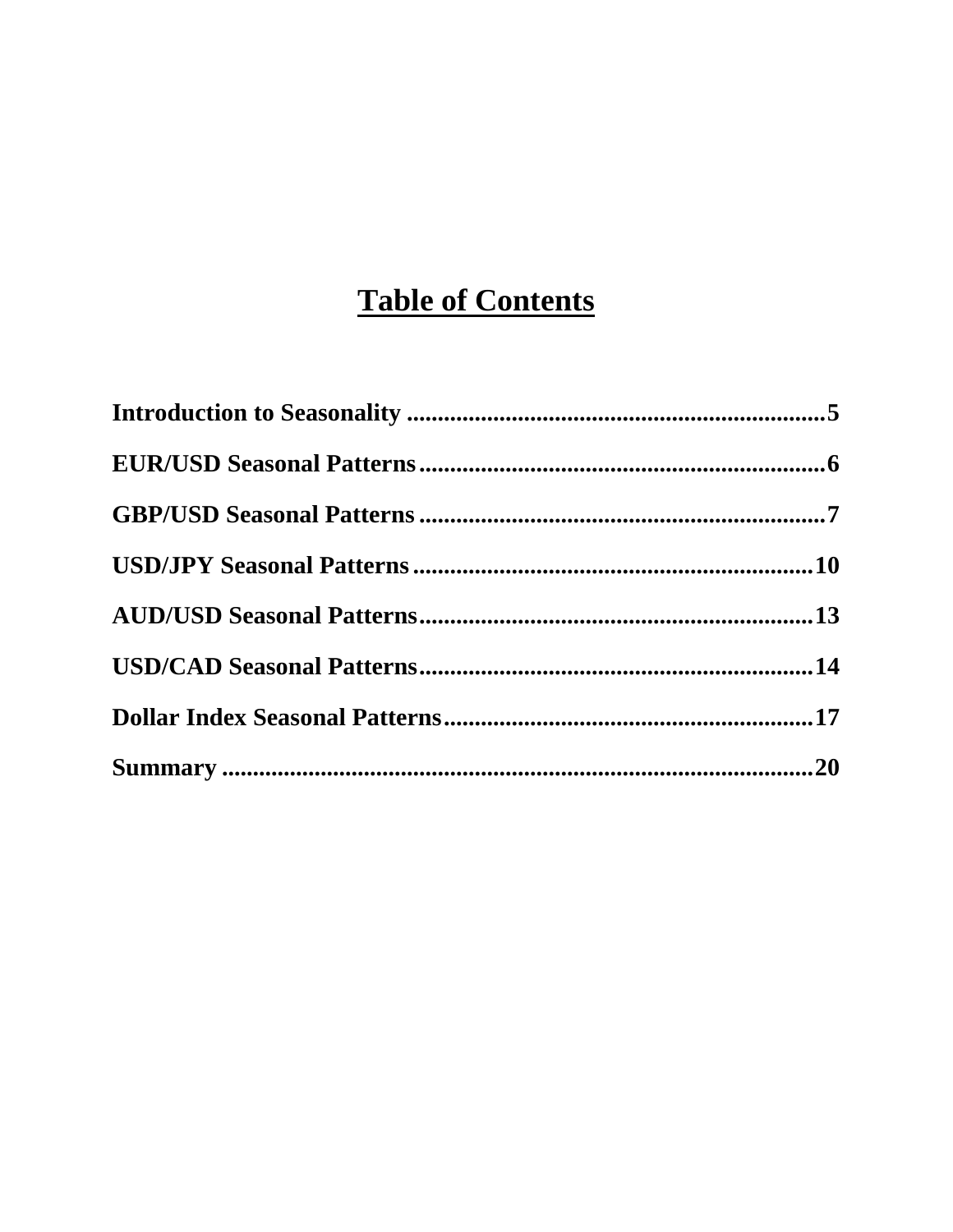#### <span id="page-2-0"></span>**Introduction to Seasonality**

Normally we look at charts in chronological order, day after day, week after week and year after year. The typical chart chronicles the price path of a currency (pair) over the years and can provide a lot of information for technicians to use. Yet there is another way to view currency charts, and that is to look at them in a seasonal fashion.

So what are forex seasonal patterns, or forex seasonal charts? For our purposes, seasonality is the tendency of a currency to bottom or top or rally or fall, at certain points in the year (in commodities this can occur with the seasons of the year).

Instead of looking at the last 15 or 30 years of currency data in chronological order, what if you took each year (January to December) and could put each year on top of each other. All 30 years are then averaged and set to an initial value providing one line which shows how the currency acts on average between January and December, over the last 30 years (throughout the book we will look at the 5, 10, 15, 20 and 30 year averages).

Remember transparencies? Those clear sheets which were used for making presentations with a projector. Imagine each year of data on a transparency sheet, and then stacking them all on top of each other. This will create a sort of average which shows the tendencies of a forex pair possibly not seen by looking normal charts.

Lucky for us, we don't need to go through this process to create a seasonal average or seasonal chart.

The yearly data is taken and, as shown in the charts throughout this book, set to an initial value of 100 to provide one line which shows how the currency acts on average between January and December, over a particular number of years.

Will these averages show a forex seasonal pattern where a forex pair generally turns higher in certain months, or turns lower in others?

Throughout this eBook currency Futures charts will be shown. The information is then made relevant to the forex pair being analyzed to find the forex pair's seasonal patterns. For example Euro futures will be used to find seasonal patterns in the EUR/USD currency pair.

It should be noted that Euro, GBP and AUD Futures (shown in the charts throughout) will move with the EUR/USD, GBP/USD and AUD/USD currency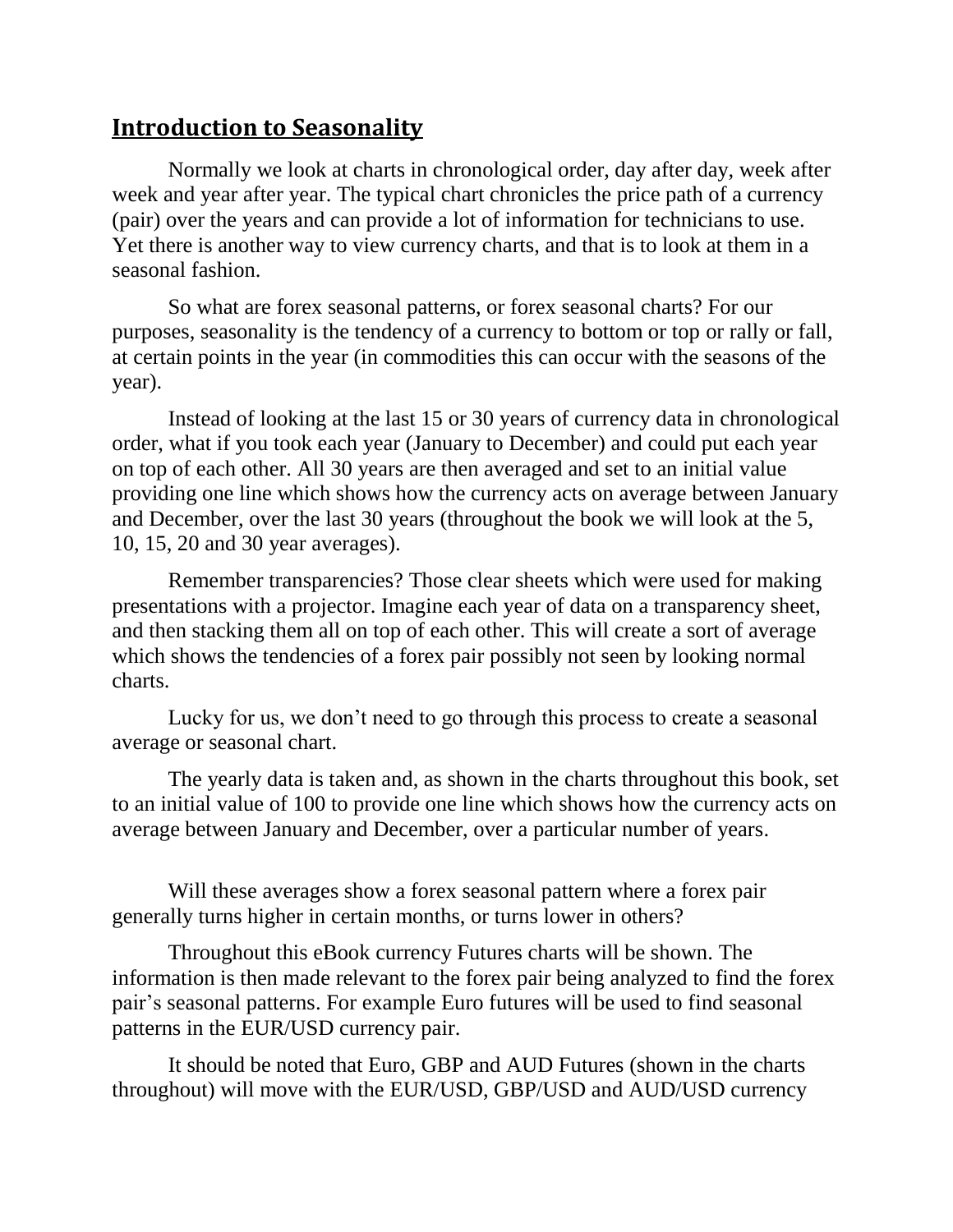pairs respectively. CAD and JPY Futures will move the opposite direction of the USD/CAD and USD/JPY forex pairs respectively. For example as CAD Futures rally, the USD/CAD will fall as the USD loses strength relative to the Canadian Dollar. When CAD Futures fall the USDCAD will rally because the USD is gaining strength against the CAD. When applicable a reminder will be provided of this.

It is important to note that seasonality *is an average, not a rule. In any given year price can deviate from the seasonal tendency and traders shouldn't fight it.*

Seasonality is not a tool to use on its own (although strategies can be based on it), but rather should be combined with price pattern analysis to determine entry and exit points. Seasonality provides us with windows of time where we can watch for trend reversals and feel more confident if we see a price pattern that indicates a reversal during that time.

<span id="page-3-0"></span>It is important to keep the overall trend of the market in mind; in uptrends use seasonal low points to buy, in overall downtrends use seasonal high points to get short or to sell.

#### **EUR/USD Seasonal Patterns**

Below we look at the seasonal pattern of Euro Futures and by extension the EUR/USD

There is a seasonal pattern to the Euro, and we can see it by looking at the following seasonal chart of Euro futures.

*Euro Seasonal Chart- 5, 10 and 15 Year*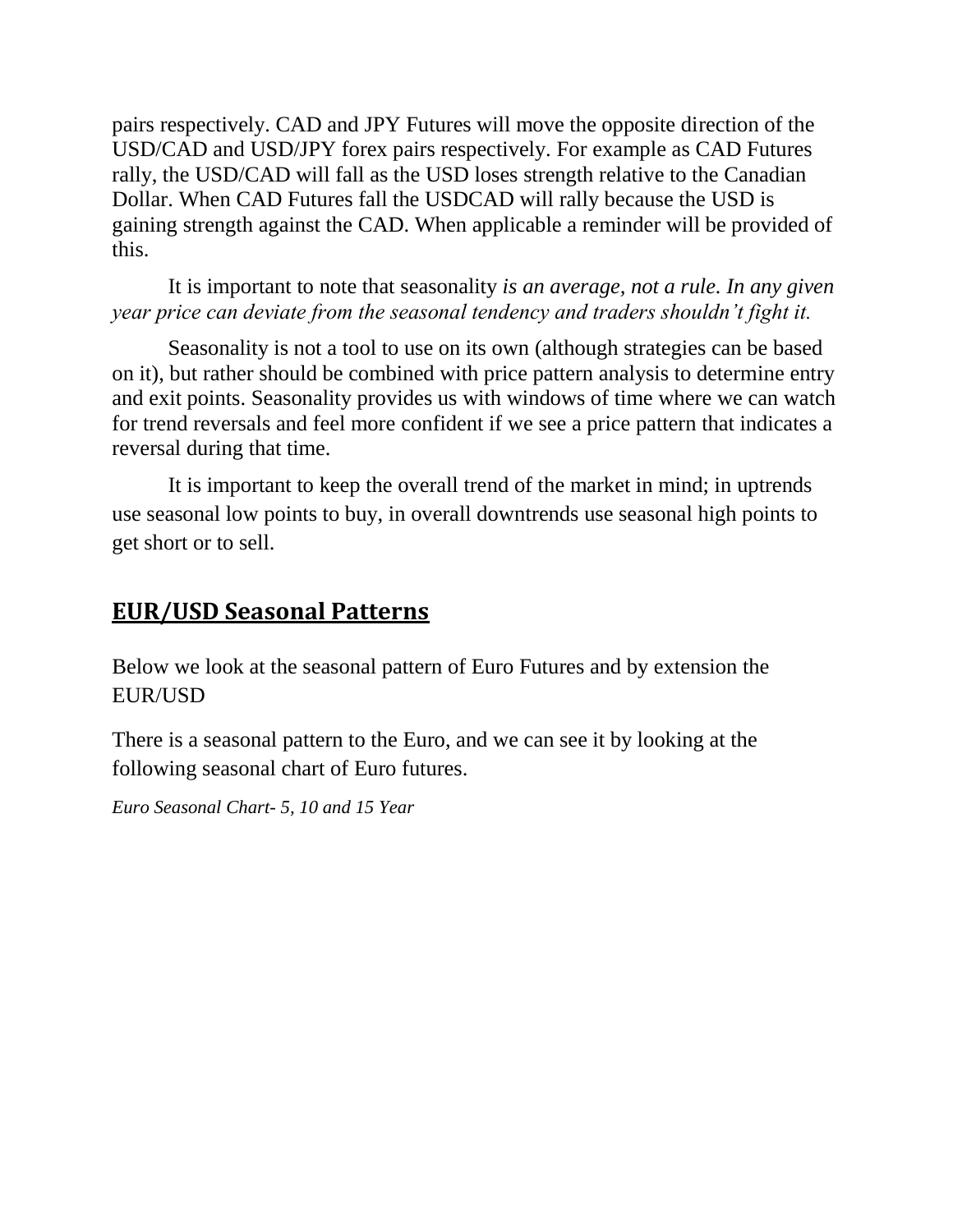

Source: Signal Financial Group

The chart shows the tendencies of the Euro over the last 5, 10 and 15 years. From looking at the tendencies of Euro futures we can isolate times which are likely to be strong or weak for the EURUSD:

- The Euro typically forms a bottom in mid-February and then moves higher into mid-march. A pull back then occurs then we see another climb into the end of April.
- Another low in June which climbs into late July/early August.
- Usually a decline from early August to early September.
- Early to late September is a good time for the Euro, and then usually sees a decline in early October.
- <span id="page-4-0"></span> After October our averages diverge which means the signals are less concise and less reliable.

## **GBP/USD Seasonal Patterns**

Below we look at Pound Futures and by extension the GBP/USD seasonality patterns. Therefore, this information can be used in both the Futures and Forex market.

#### 5, 10 and 15 Year Seasonality

There are indeed consistent GBP/USD seasonality patterns, and we can see these patterns by looking at the following seasonal chart of Pound Futures.

*Pound Seasonal Chart- 5, 10 and 15 Year*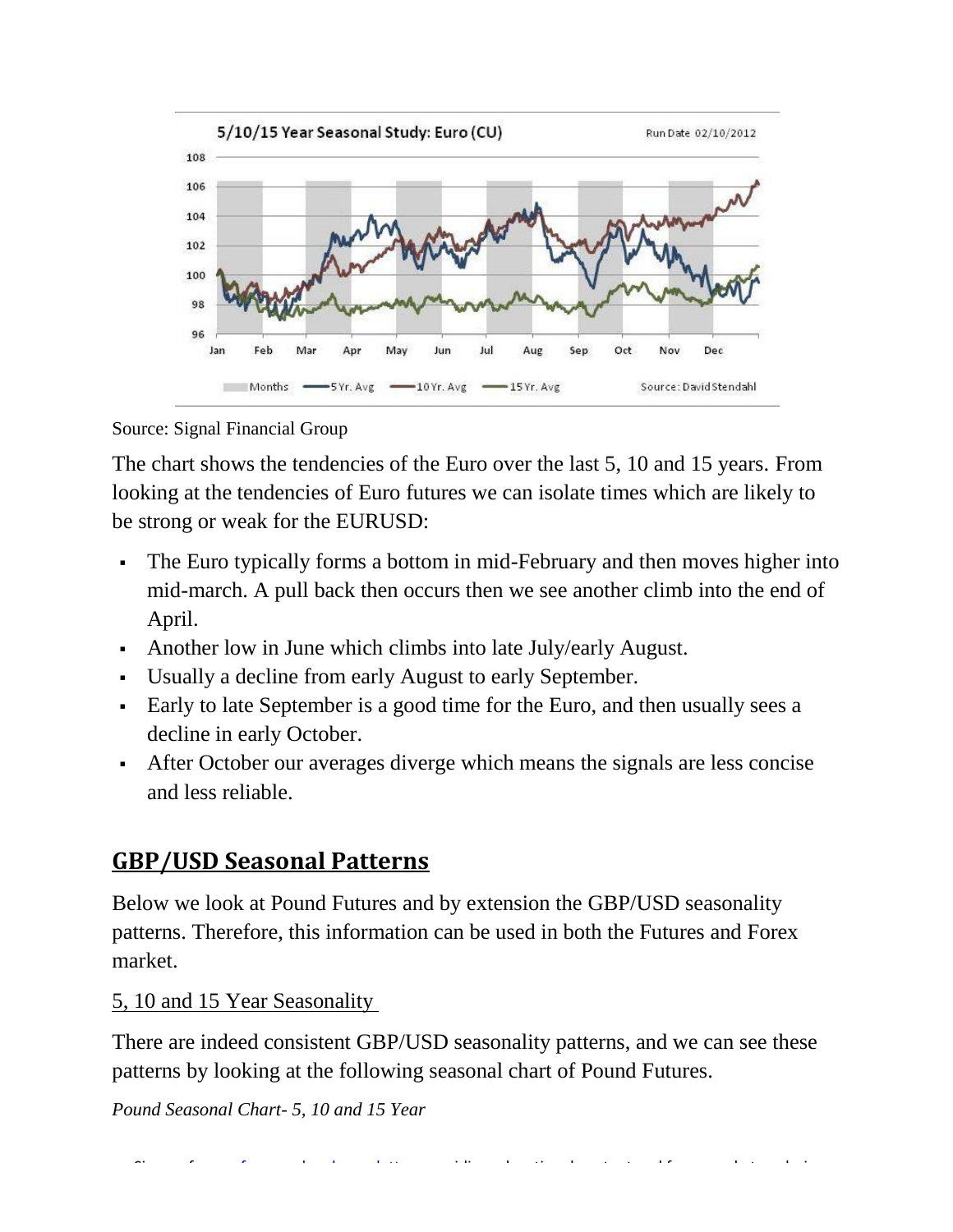

Source: Signal Financial Group

The chart shows the tendencies of the Pound over the last 5, 10 and 15 years. As we can see each average provides a different line, yet we can find commonalities which occur in all three averages:

- The Pound typically forms a bottom in early to late March and then moves higher into the end of April.
- Early May to mid-May is usually a bearish time.
- A bottom typically forms again in mid-May we see a move higher into early August.
- Price usually peak early in August and decline into early September.
- After October our averages diverge with the short-term (5 year) not providing the same information as the longer-term seasonality averages (10 and 15 year) thus making the seasonal tendencies less concise and less reliable during this time.
- Averages re-align to form a top in early November and the price slides into mid-to-late November. After this the averages diverge again.

#### 20 and 30 Year Seasonality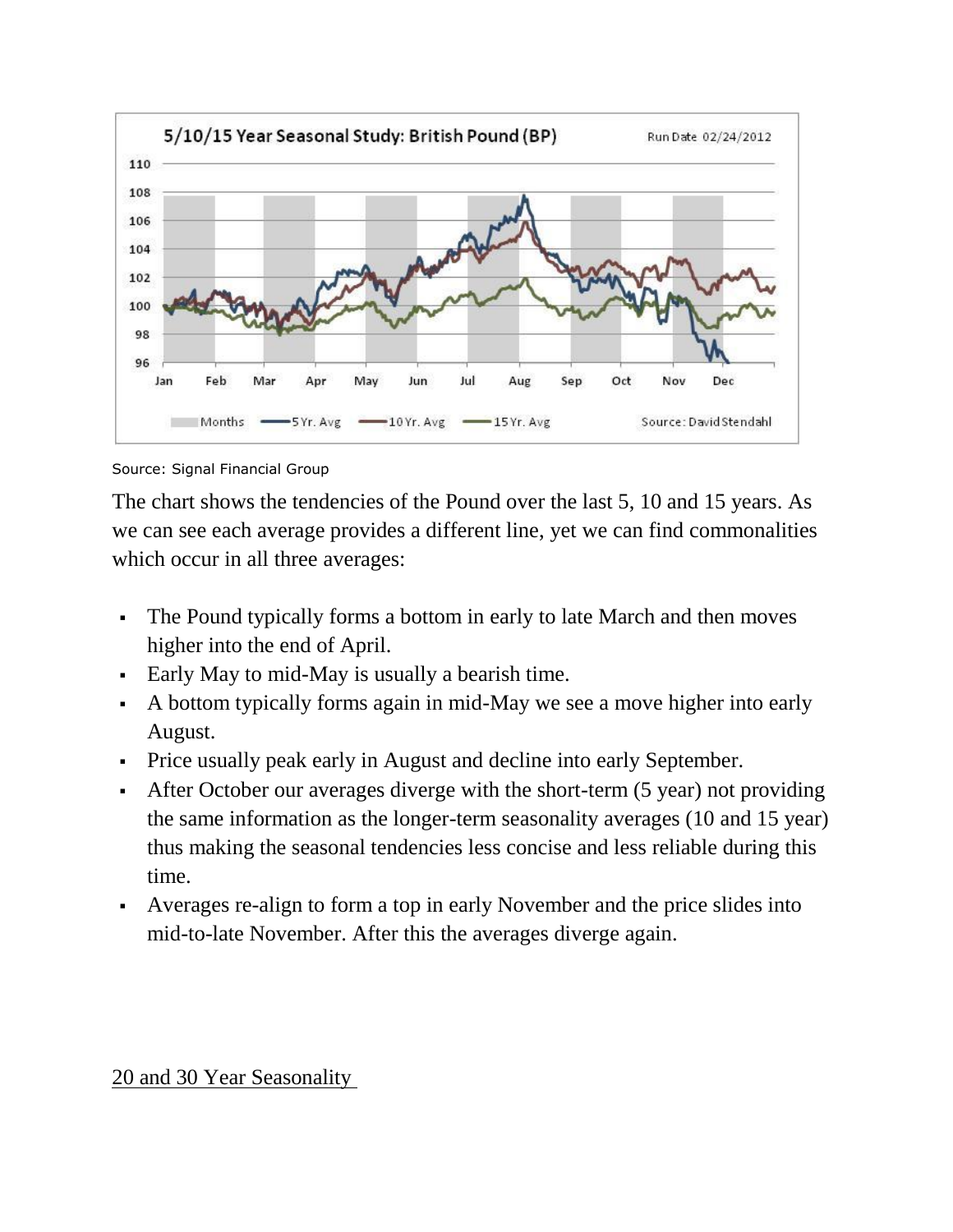For the sake of thoroughness we can also use more data to make sure that the 5, 10, 15 year GBP/USD seasonality patterns align with the longer-term 20 and 30 year patterns.



*Pound Seasonal Chart- 20 and 30 Year*

Source: Signal Financial Group

For the most part the short-term seasonal tendencies align with the longer-term, although there are some slight variations. Here are GBPUSD seasonal patterns for the 20 and 30 year time frame:

- The Pound typically forms a bottom in early March and then moves higher into the end of April.
- Early May to mid-May is usually a bearish time.
- A bottom typically forms again in mid-May we see a move higher into early August.
- Price usually peak early in August and decline into mid-September.
- Price peaks in early November and the price slides into mid-to-late November.
- Prices bottom in late November and rally into the end of the year.

Trade the GBP/USD Seasonality Patterns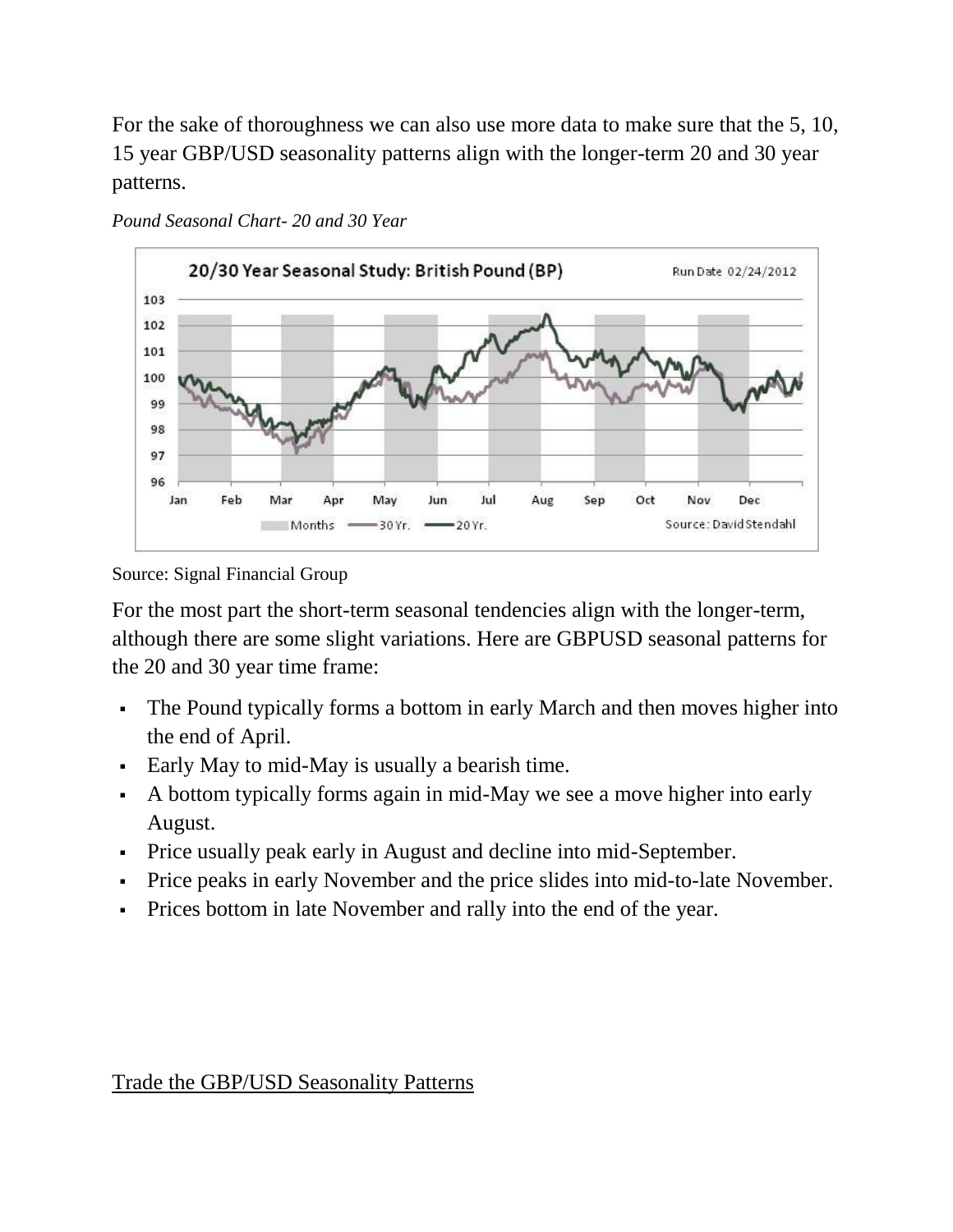From looking at the tendencies of Pound futures we want to find the time that are most reliable across all time frames. Therefore, we are only looking for seasonality patterns which occur in all the 5, 10, 15, 20 and 30 time frames.

From the factors above we can isolate a few times in the year which are likely turning points. **Based on all the information these are the most highly probable GBPUSD seasonality patterns (or Pound futures seasonal patterns) in any given year:**

- The Pound bottoms by late March and then moves higher into the end of April.
- Price peaks in very early May and is bearish till mid-May.
- A bottom typically forms in mid-May we see a move higher into early August.
- Price usually peak early in August and decline into early September.
- <span id="page-7-0"></span>Price peaks in early November and the price slides into mid-November.

## **USD/JPY Seasonal Patterns**

Below we look at the JPY or Yen Futures, and since the Yen futures are traded relative to US dollars, we can use patterns seen in the futures market to trade USDJPY seasonality patterns. Therefore, this information can be used in both the futures and forex market.

Yen Futures will move with the JPYUSD forex pair. Since most traders look at this pair the other way–USDJPY–the direction of Yen Futures is opposite that of the USDJPY. As Yen futures rally, the USDJPY will fall. When Yen Futures fall the USDJPY will rally because the USD is gaining strength against the JPY.

#### 5, 10 and 15 Year Seasonality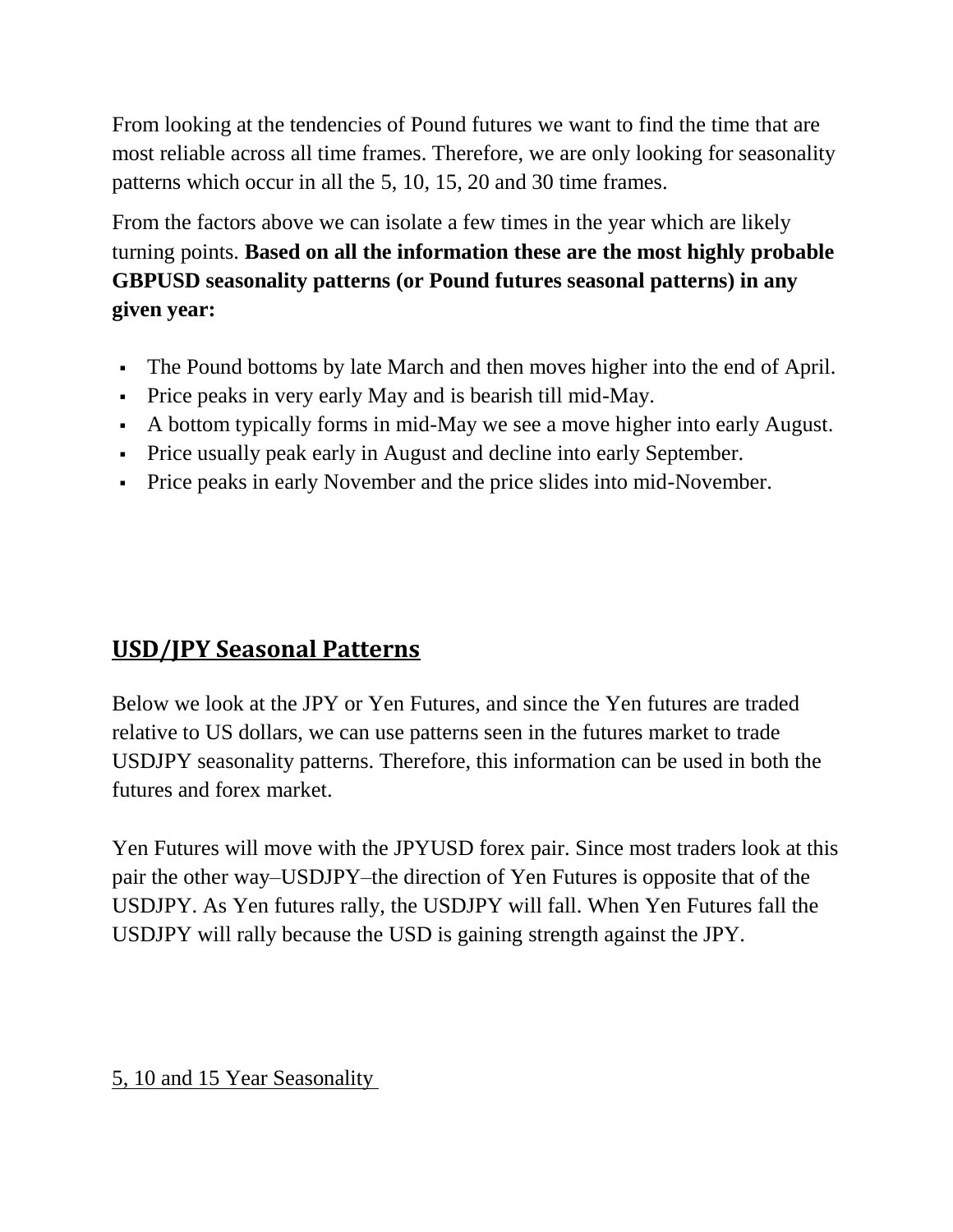There are indeed consistent USDJPY seasonal patterns, and we can see these patterns by looking at the following seasonal chart of Yen Futures.

Remember, these are Japanese Yen Futures–so a bearish time on the chart means the USDJPY is likely to rise. At the end we will go over the major seasonal patterns of the Yen Futures and also the USDJPY seasonal patterns so there is no confusion.



*Japanese Yen Futures Seasonal Chart – 5, 10 and 15 Year*

Source: Signal Financial Group

The chart shows the tendencies of the Yen over the last 5, 10 and 15 years.

#### 20 and 30 Year Seasonality

For the sake of thoroughness we can also use more data to make sure that the 5, 10, 15 year USDJPY seasonality patterns align with the longer-term 20 and 30 year USDJPY seasonal patterns.

Again, keep in mind these are Japanese Yen Futures–so a bullish month like April means the USDJPY is likely to decline.

*Japanese Yen Seasonal Chart – 20 and 30 Year*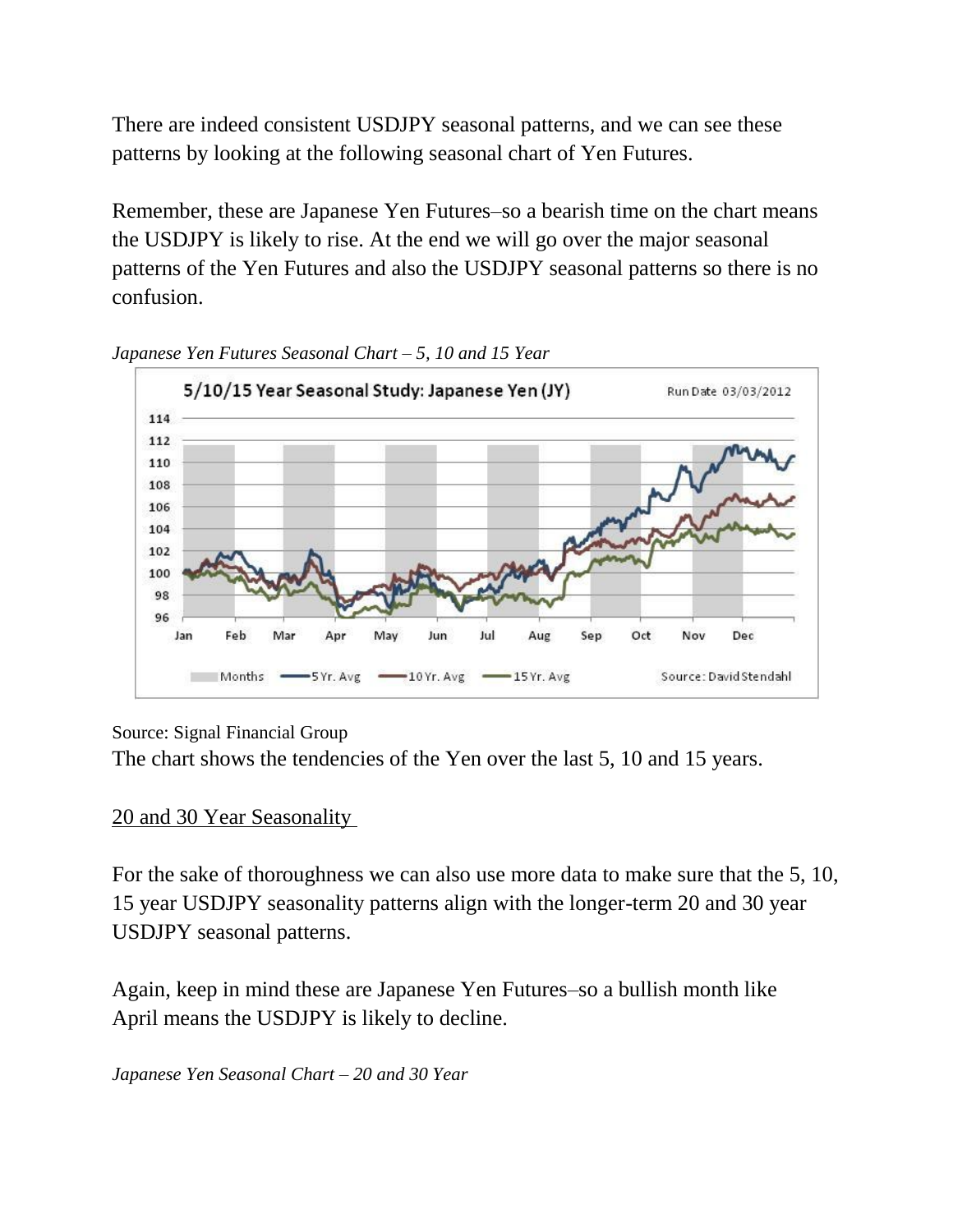

Source: Signal Financial Group

#### Trade the USDJPY Seasonal Patterns

From looking at the tendencies of Yen Futures we want to find the moves that are most reliable across all time frames. Therefore, we are only looking for seasonality patterns which occur on all–5, 10, 15, 20 and 30 year–time frames. Minor fluctuations and small moves have been left out, even though some may consistently appear across the time frames.

From the factors above we can isolate a few times in the year which are likely turning points. To keep things clear, let's first look at the dominant tendencies of the Yen Futures, as shown in the charts above. After, we will flip them around so the tendencies can be used for trading the USDJPY.

*If you only trade forex, skip this section and move down to the USDJPY seasonality patterns below.*

- Mid-March to early April is a bearish period for the Yen.
- May is a bullish month for the Yen.
- Early to mid-August often sees an aggressive Yen rally which carries into early September before leveling off (more recently the mid-August rally has carried into late November).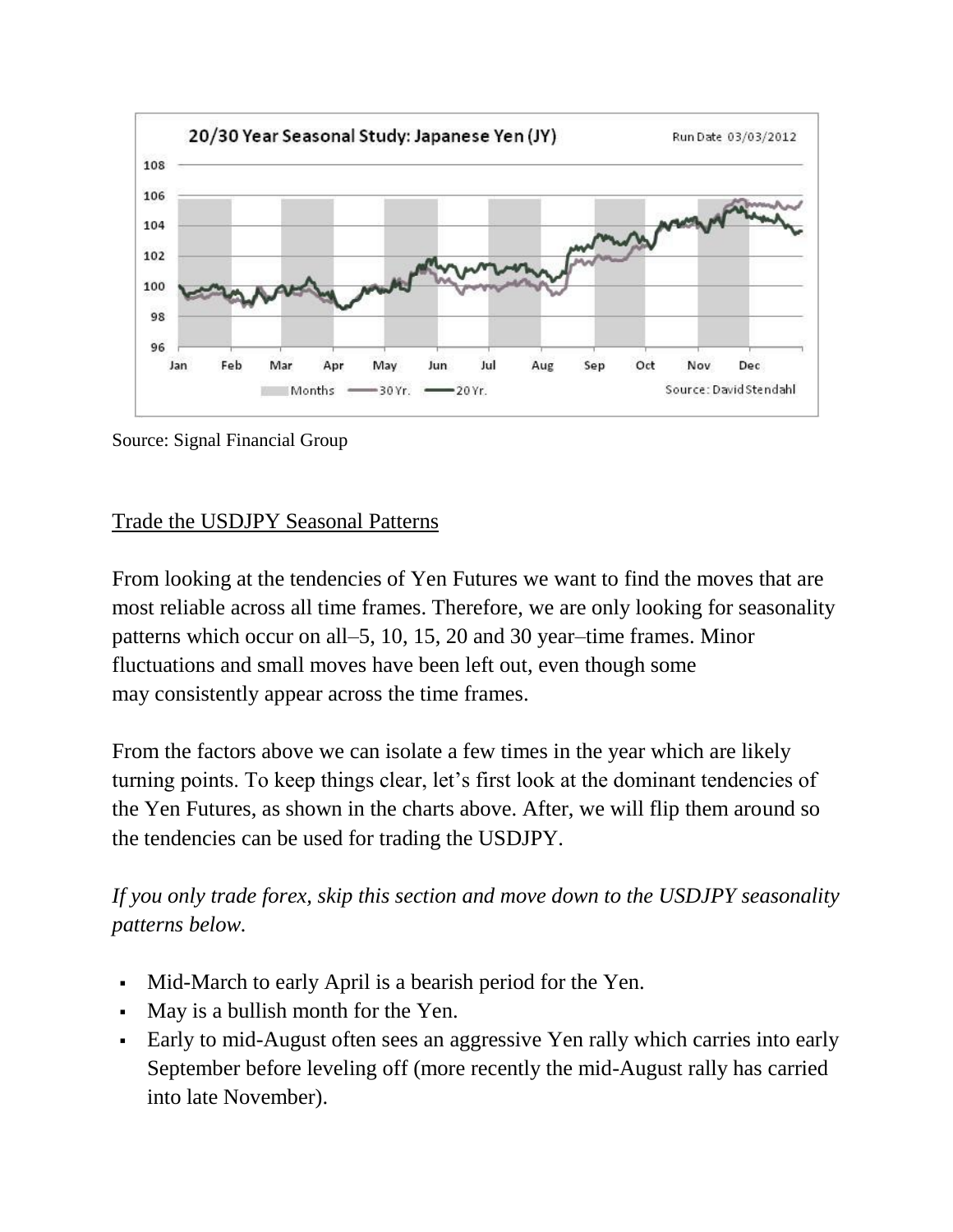- Early October to mid-October often sees a rise.
- Early November to late November is a bullish time.

Above are the Yen Futures seasonal patterns. We flip them around to get the USD/JPY seasonal patterns.

Based on all the information these are the most highly probable USDJPY seasonality patterns in any give year:

- Mid-March to early April is a bullish time for the USDJPY.
- May is a bearish month for the USDJPY.
- Early to mid-August often sees an aggressive USDJPY decline which carries into early September before leveling off (more recently the mid-August decline has carried into late November).
- Early October to mid-October often sees a decline in the USDJPY.
- <span id="page-10-0"></span>Early November to late November is a bearish time for the USDJPY.

## **AUD/USD Seasonal Patterns**

Below we look at the pattern of Australian Dollar futures which provide us with the forex seasonal patterns of the AUDUSD.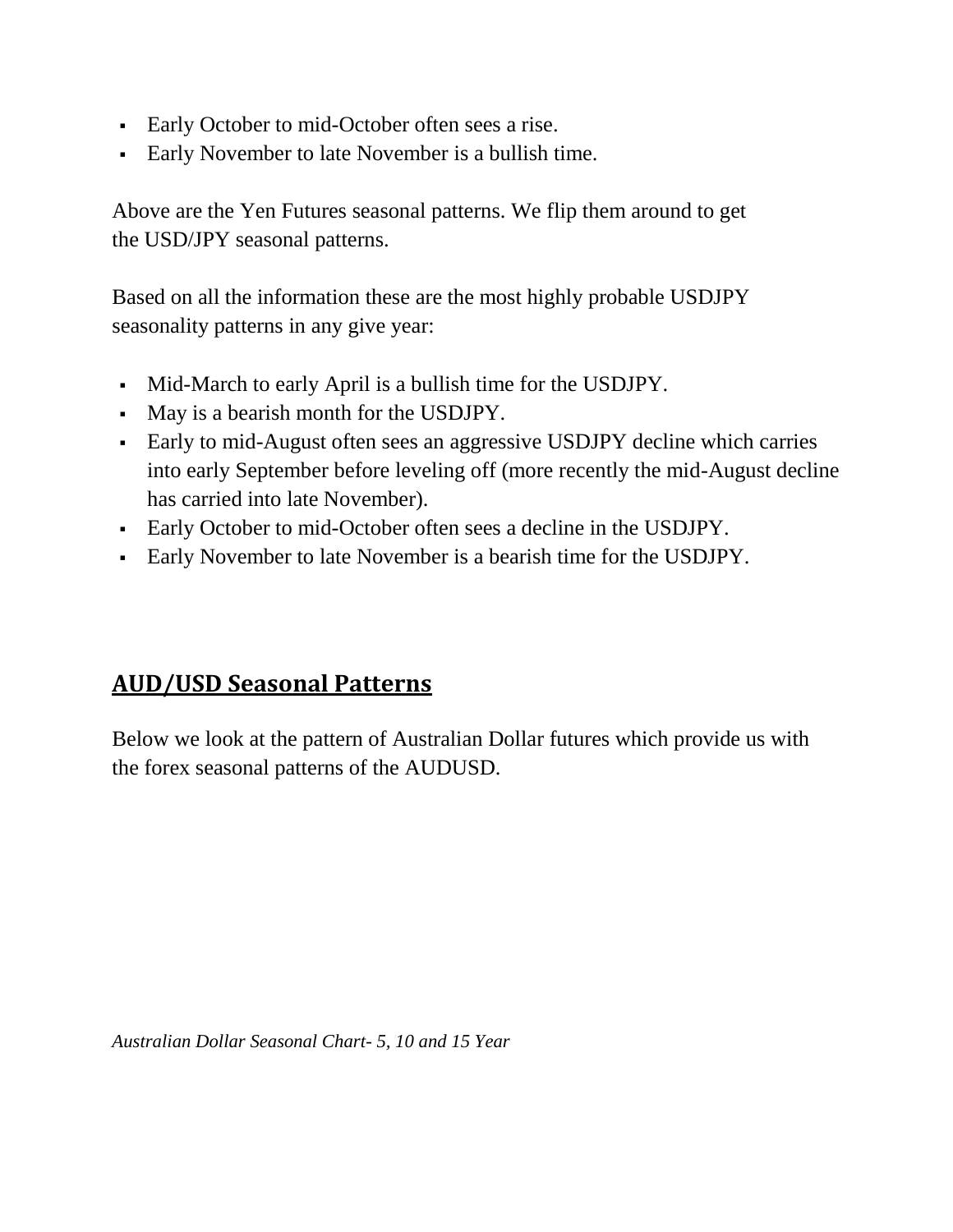

Source: Signal Financial Group

The chart shows the tendencies of the AUD over the last 5, 10 and 15 years. As we can see each average provides a different line, yet we can find commonalities which occur in all three averages:

- The AUD typically turns higher in early to mid-March and continues higher into the early part of May
- After correcting in May, the AUD typically bottoms out again in late May and then moves higher into the end of July.
- Early August to late-August is typically a bearish time for the AUD.
- November is typically a bearish month for the AUD.
- <span id="page-11-0"></span>December rallies often occur.

## **USD/CAD Seasonal Patterns**

Below we look at CAD Futures, and since the CAD futures are traded relative to US dollars, we can use patterns seen in the futures market to trade USDCAD seasonality patterns. Therefore, this information can be used in both the futures and forex market.

CAD Futures will move with the CADUSD forex pair. Since most traders look at this pair the other way–USDCAD–the direction of CAD Futures is opposite that of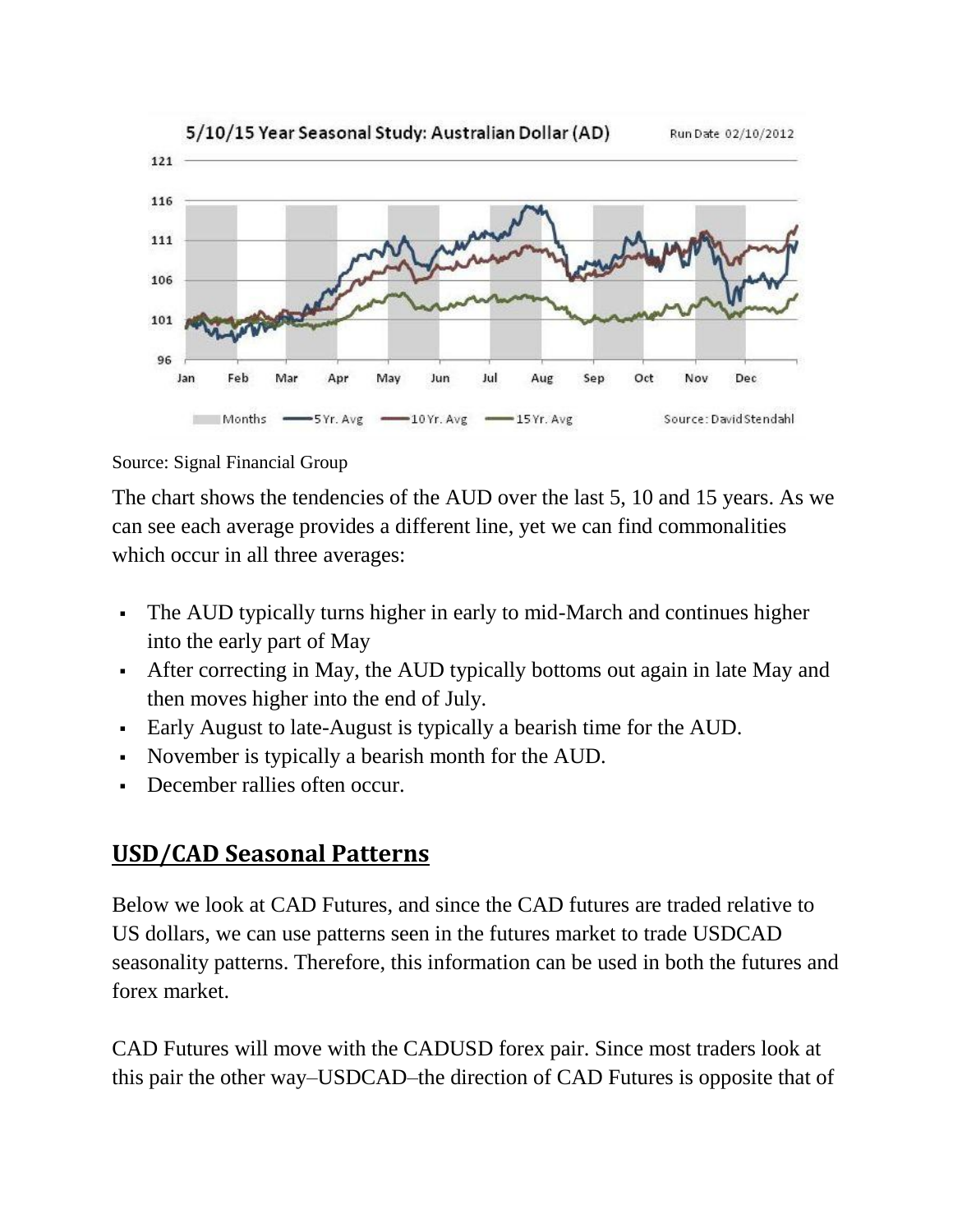the USDCAD. As CAD futures rally, the USDCAD will fall. When CAD Futures fall the USDCAD will rally because the USD is gaining strength again the CAD.

#### 5, 10 and 15 Year Seasonality

There are indeed consistent USDCAD seasonal patterns, and we can see these patterns by looking at the following seasonal chart of CD Futures. Again, remember, these are Canadian Dollar Futures–so a bearish month like November means the USDCAD is likely to rise. At the end we will go over the major seasonal patterns of the CD Futures and also the USDCAD seasonal patterns so there is no confusion.





Source: Signal Financial Group

The chart shows the tendencies of the Canadian Dollar over the last 5 years, 10 years and 15 years. For the sake of thoroughness we can also use more data to make sure that the 5, 10, 15 year USDCAD seasonality patterns align with the longer-term 20 and 30 year patterns.

#### 20 and 30 Year Seasonality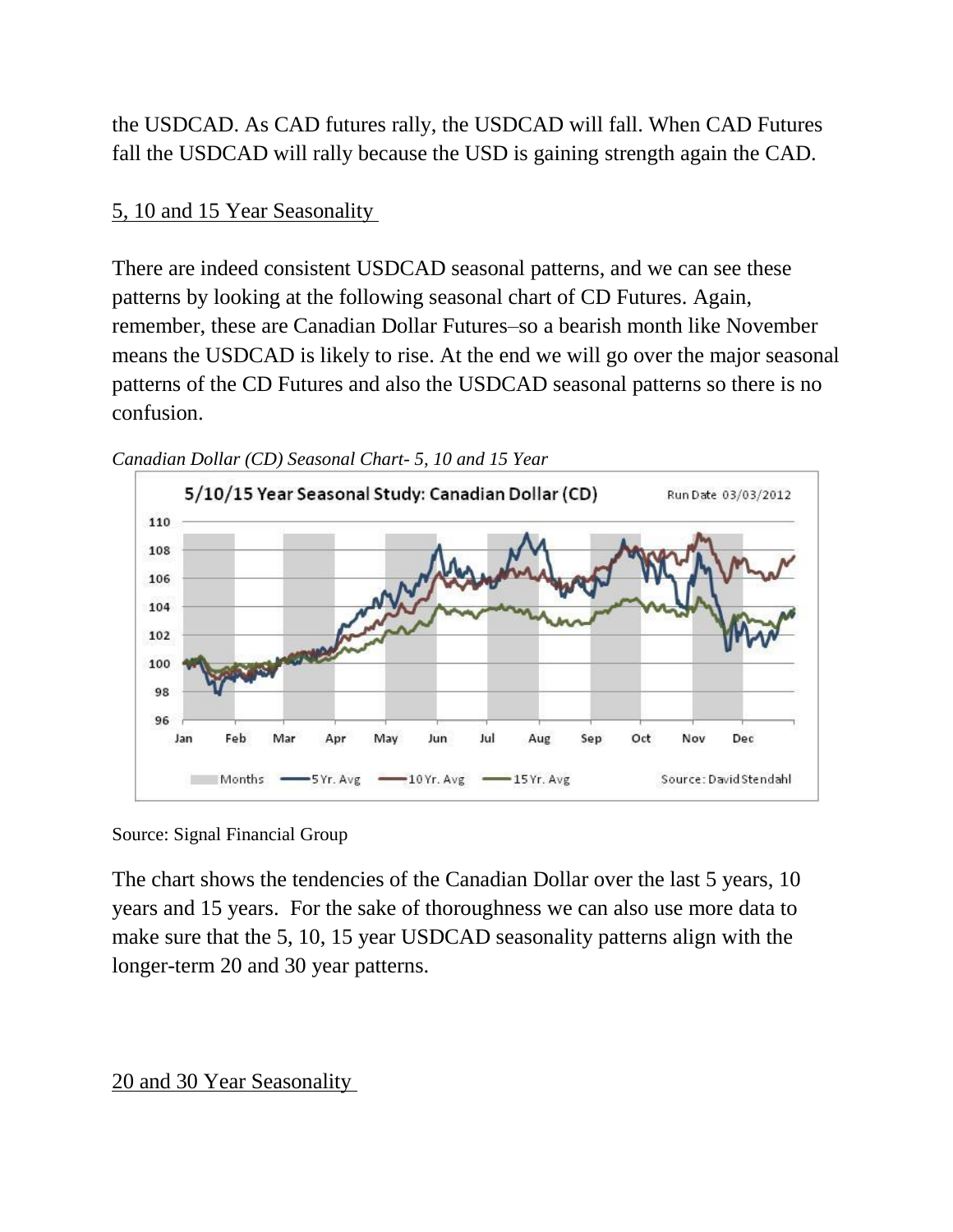Keep in mind these are Canadian Dollar Futures–so a bullish month like April means the USDCAD is likely to decline.



*Canadian Dollar (CD) Seasonal Chart- 20 and 30 Year*

Source: Signal Financial Group

#### Trade the USDCAD Seasonal Patterns

From looking at the tendencies of Canadian Dollar Futures we want to find the times that are most reliable across all time frames. Therefore, we are only looking for seasonality patterns which occur on all–5, 10, 15, 20 and 30 year–time frames. Minor fluctuations and small moves have been left out, even though some may consistently appear across the time frames.

From the factors above we can isolate a few times in the year which are likely turning points. To keep things clear, let's first look at the dominant tendencies of the Canadian Dollar Futures, as show in the charts above. After, we will flip them around so the tendencies can be used for trading the USDCAD.

*If you only trade forex, skip this section and move down to the USDCAD seasonality patterns below.*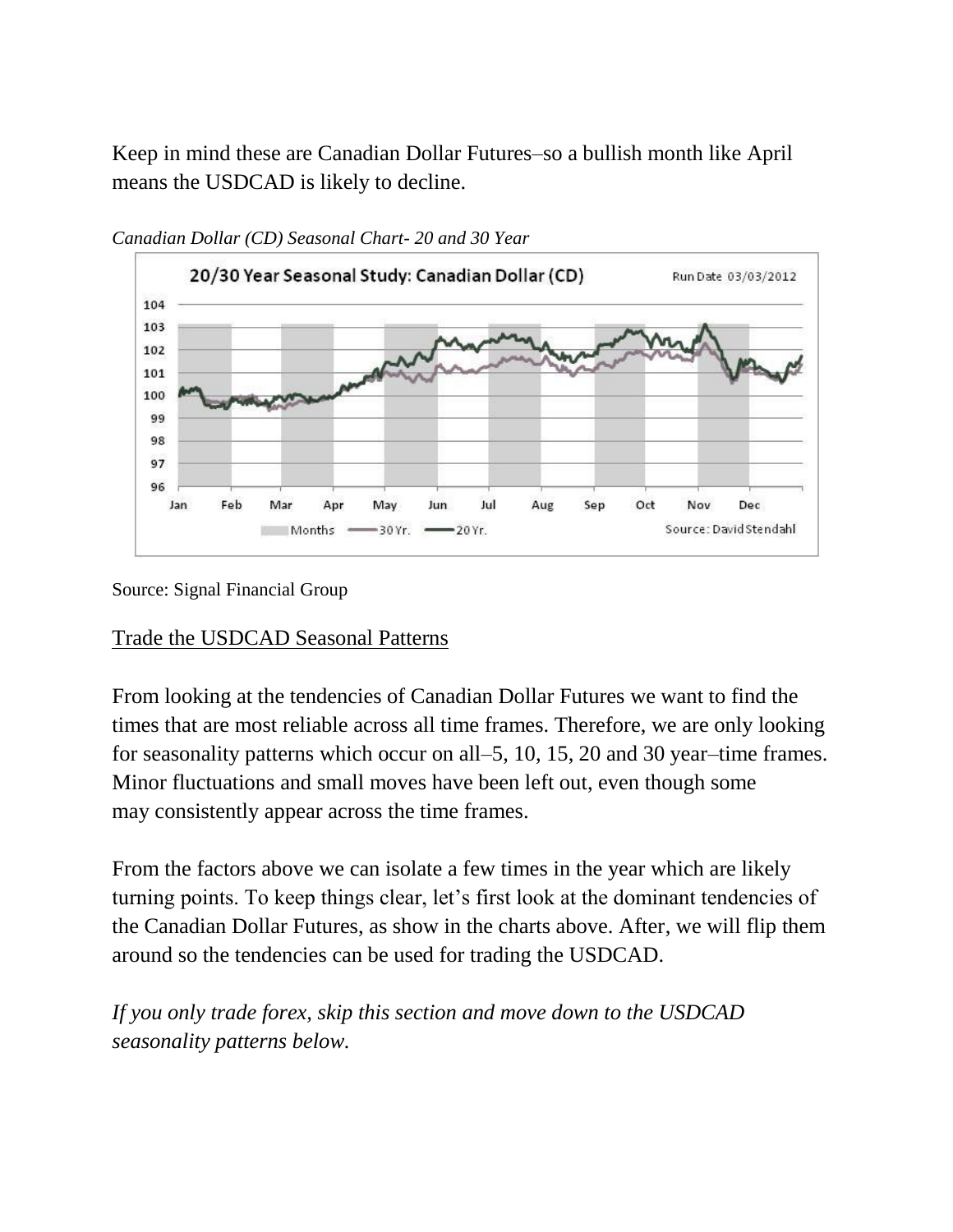- There is usually a short lived decline around mid-January, and then prices quickly stabilize.
- The CAD has bottomed out by (often before) the end of February and is bullish until the first few days of June.
- Mid to late July is often a peak in the CAD and the price declines into mid-August.
- Mid-August is a trough and the CAD rallies into mid-September.
- Early November often sees another peak and a short but sharp decline occurs until mid-November.

Above are the CDD Futures seasonal patterns. We flip them around to get the **USDCAD seasonal patterns.**

Based on all the information these are the most highly probable USDCAD seasonality patterns in any give year:

- There is a usually a short lived rally in mid-January, then prices quickly stabilize.
- The USDCAD has topped out by (often before) the end of February and is bearish until the first few days of June.
- Mid to late July is often a trough in the USDCAD and the price rallies into mid-August.
- Mid-August is a peak and the USDCAD declines into mid-September.
- Early November often sees another trough and a short but sharp rally occurs until mid-November.

## <span id="page-14-0"></span>**Dollar Index Seasonal Patterns**

The first time frames looked at are the 5, 10 and 15 year seasonal trends. Therefore, we are only looking for common points where all three time frames bottom or top at similar times of the year. By looking at multiple time frames, and finding commonalities, we can extract the strongest Dollar Index seasonal trends. After this, the 20 and 30 trends will also be analyzed.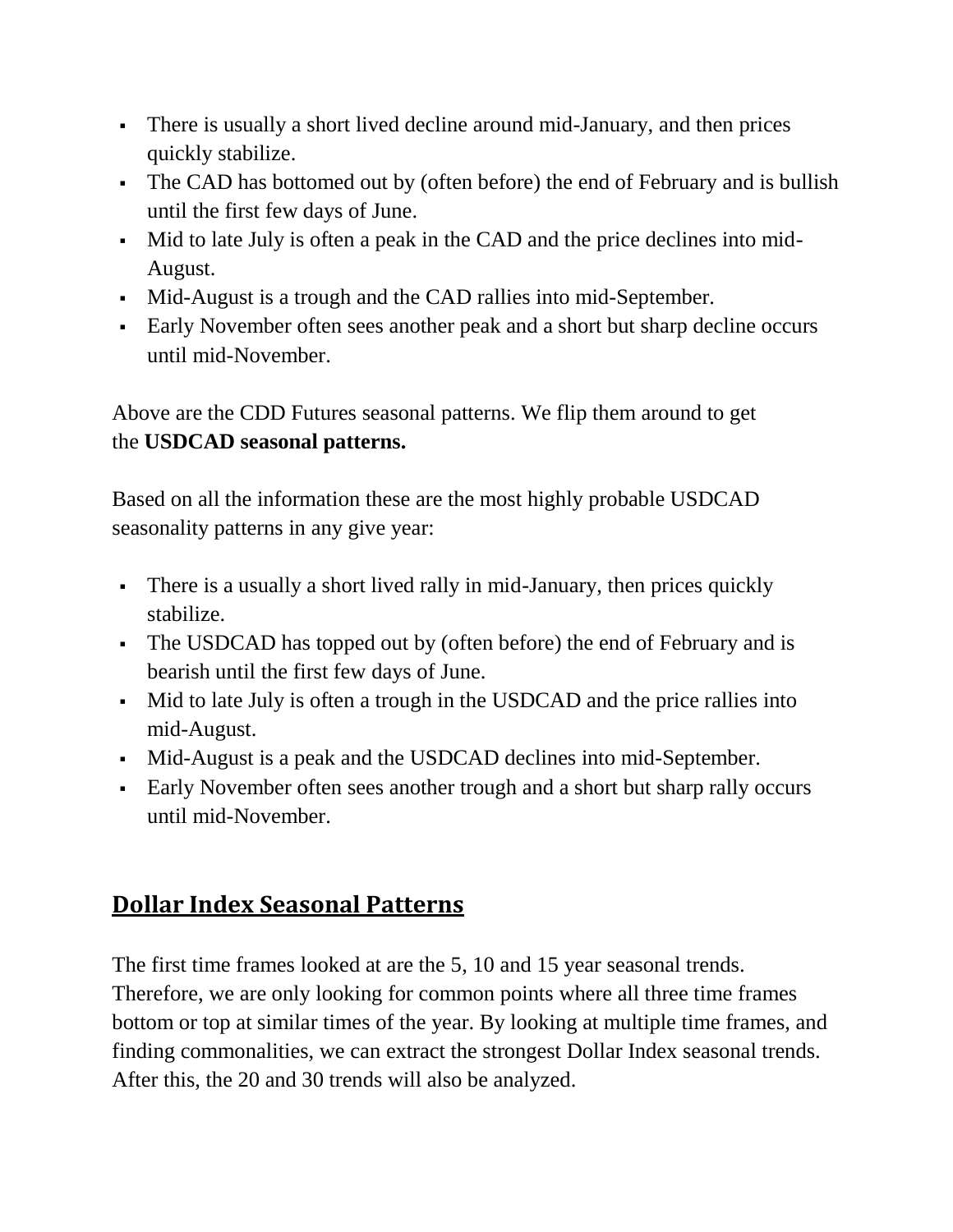

Source: Signal Financial Group

Over the three time frames studied we can extract the commonalities to find usual tendencies in the USD over the last 5, 10 and 15 years:

- Start of the year to mid-February has an upward bias.
- Typically tops out in the middle of February and declines into mid-March.
- Last half of March is usually strong and then sells off into late April.
- Beginning to middle of May is a strong time for the USD, but then falls into a short-term low by the end of May.
- End of May to Mid-June may see some price appreciation.
- Middle of June usually marks a short-term high and the USD declines into the end of July.
- Rally from beginning of August to early September.
- Early November to late-November sees a rise.
- Late December is a bearish time.

#### 20 and 30 Year Seasonality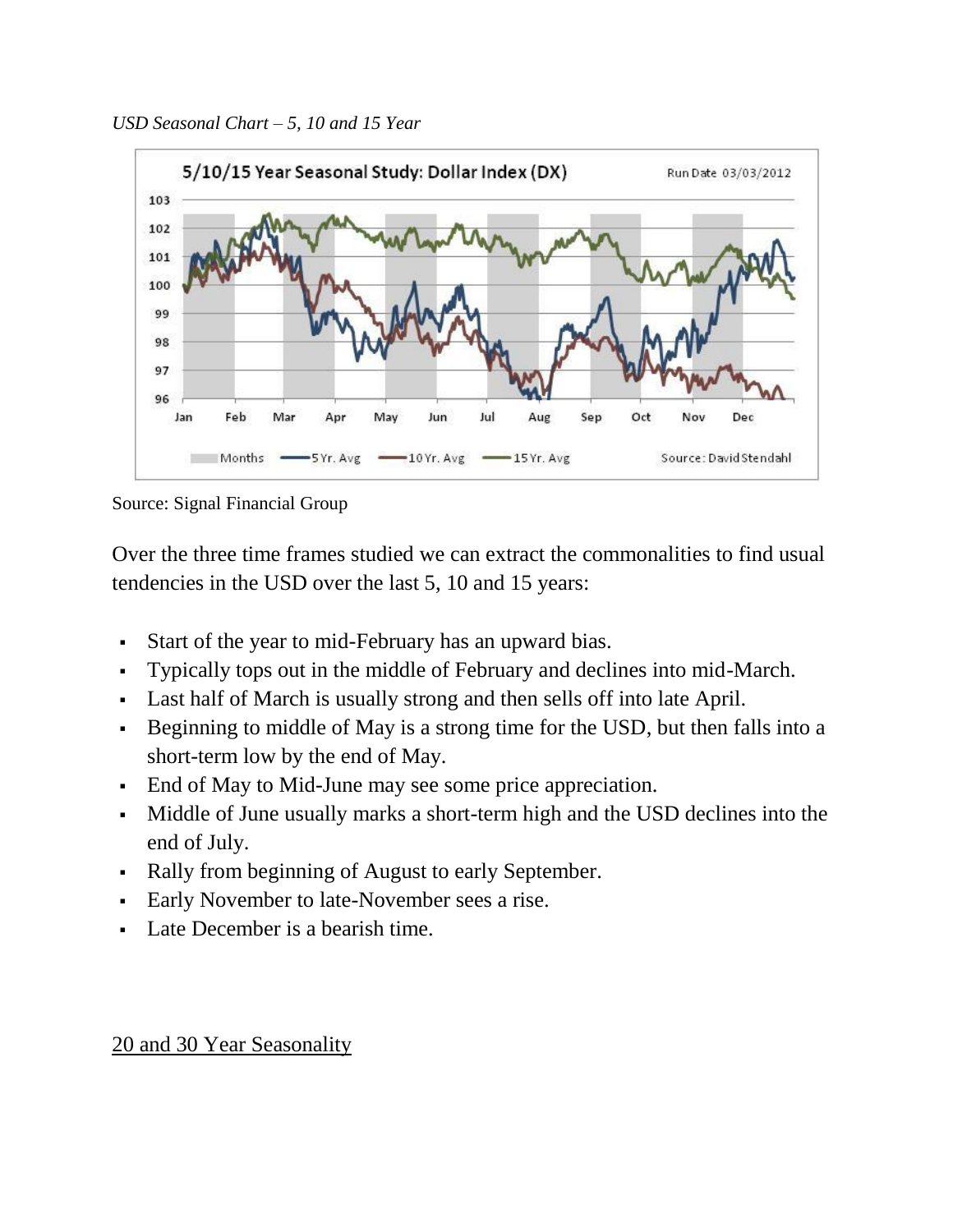The 5, 10 and 15 Dollar Index seasonal trends data above is useful, but by looking at a longer term time-frame we can erase some of the noise which is seen on the shorter time-frames above. Here we will look at the Dollar Index seasonal trends which occur on the 20 and 30 year time-frames.





Source: Signal Financial Group

- January to late-February is generally a bullish time.
- Early March to mid-March is bearish.
- There is normally a short rally from mid-March to late-March.
- Late March to early May is bearish time.
- Mid-June is often a high point followed by a decline into the end of July.
- Early August to mid-August usually sees a bit of a rise.
- Mid-August and mid-September mark short-term highs followed by declines into the end of September.
- Mid-November to late November can be a bullish time.
- December is a bearish month.

Dollar Index - Dominant Seasonal Trends